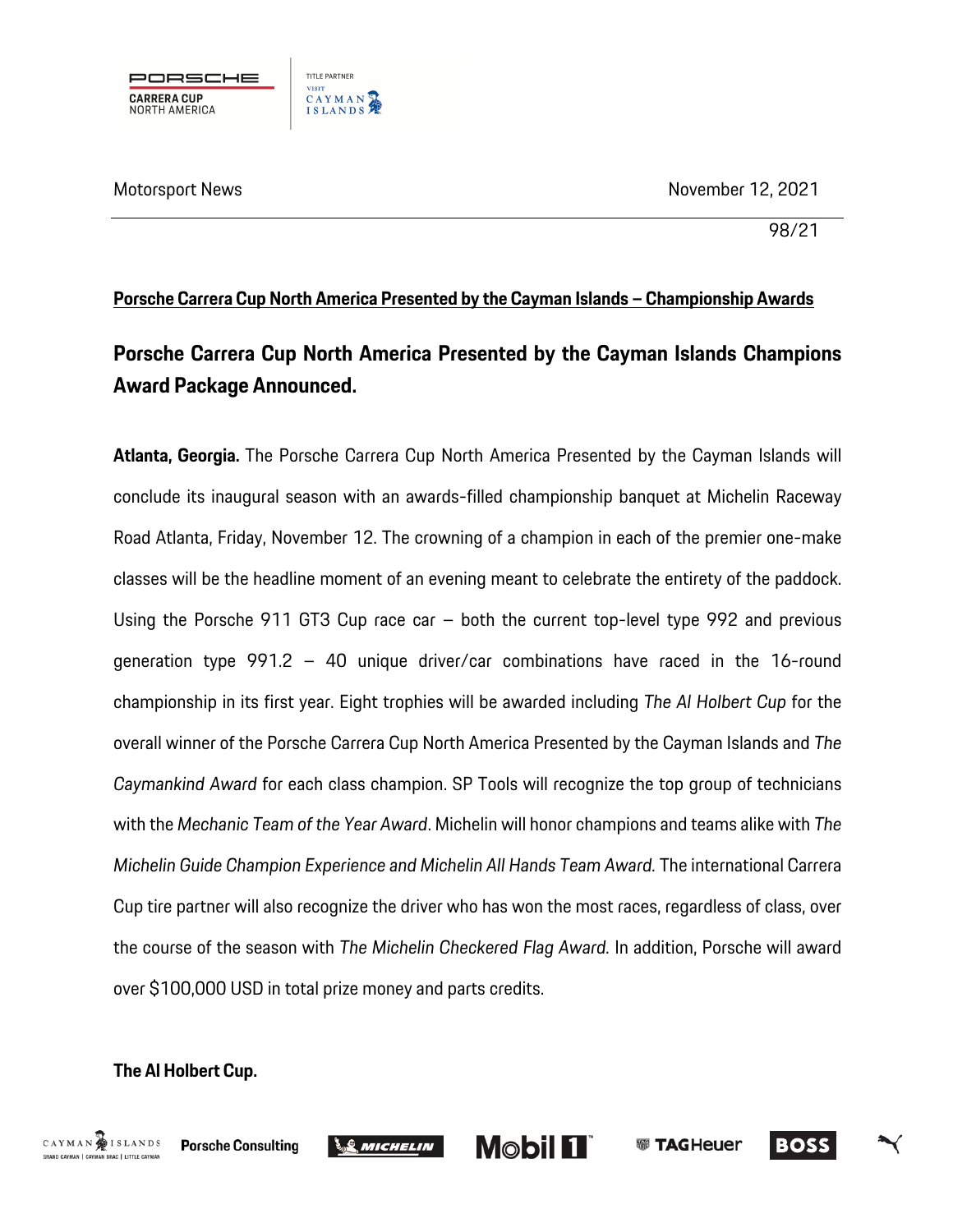

*The Al Holbert Cup has been created in recognition of Holbert's commitment, inspiration and leadership in the formation and organization of Porsche motorsports in North America. The silver cup carrying his name has been crafted as a timeless and traditional trophy to commemorate each Pro class champion of the Porsche Carrera Cup North America Presented by the Cayman Islands starting with this inaugural season. The Al Holbert Cup will be engraved each year with the champion's name and year of the championship. This original cup will be on display at Porsche Motorsport North American (PMNA) headquarters in Carson, California. A replica trophy will be presented to the champion as their tangible reminder of their milestone season. This award recognizes the true racing spirit of Al Holbert conveying his professional driver's skill, engineer's precision and a gentleman racer's passion. A true link between the past, present and future of Porsche.* 

*A storied racer and one of the all-time leaders in IMSA race victories (63) and pole positions (27), Al Holbert was a consummate engineer-racer. The Warrington, Pennsylvania-native earned three 24 Hour of Le Mans overall titles as well as two Rolex 24 At Daytona and Mobil 1 Twelve Hours of Sebring victories racing with Porsche. He became synonymous with the brand and became an intricate part of IMSA racing in the 1980s. Through his skills as a driver, owner and businessman the wildly popular No. 14 Holbert Racing Porsche 962 prototypes remain iconic today. As the first Director of Motorsports for Porsche North America – today's equivalent position to PMNA president and CEO – Holbert outlined the future of the German sports car manufacturer's North American racing endeavors. He guided the brand to a fulltime foray in Indy car racing and managed its position as a sports car juggernaut. While tragically killed on September 30, 1988 in a private plane crash, Al Holbert's vision for the marque in the United States and Canada lives on. Following his path, the* 





**BOSS**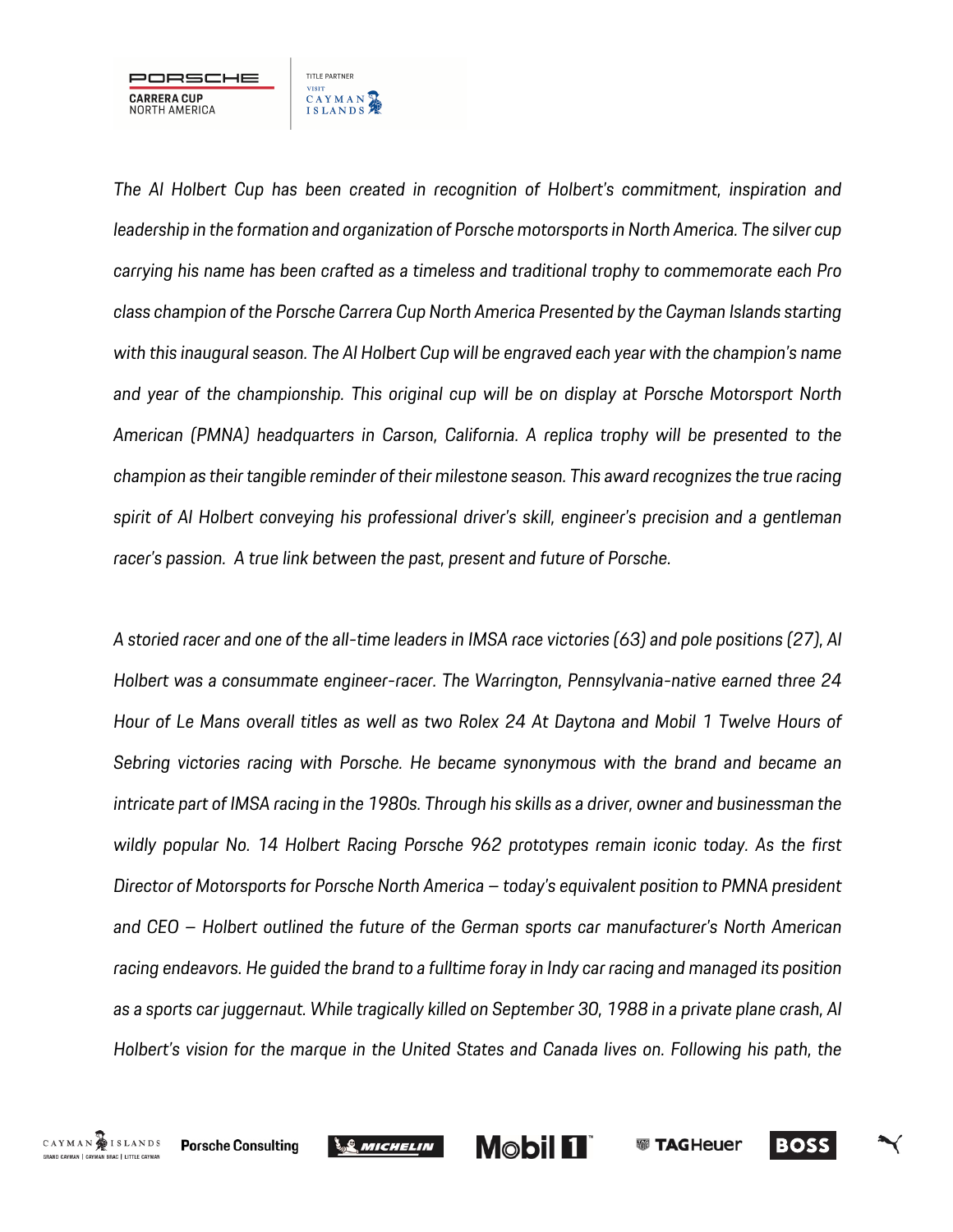

*Porsche Motorsport North America Pyramid continues to allow drivers, teams and partners to climb the ranks from novice to club racer and one-make champion to ultimately ascend, beginning in 2023, to prototype racing against full-factory efforts at Daytona, Sebring and Le Mans all behind the wheel of a Porsche.*

#### **2021 Champions Award.** *The Caymankind Award***.**

The Cayman Islands Department of Tourism (CIDOT), in coordination with Kimpton Seafire Resort + Spa and Porsche Motorsport North America (PMNA), will provide the first champion in each class – Pro, Pro-Am and Pro-Am 991 – with the opportunity to experience firsthand the Cayman Islands culture shared by residents of the three islands known as "Caymankind". The season-long championship driver in each of the categories will receive four nights for themselves and a guest at the Kimpton Seafire Resort + Spa, round trip transportation, airport/hotel transfers as well as a special excursion to Grand Cayman's iconic Stingray City.

The Seafire Resort + Spa, the Kimpton's first luxury property and Caribbean hotel, is a design-driven resort, evoking the island's past, present and future, incorporating both classic British colonial touches and up-to-the-minute technologically savvy elements. Cayman's natural bright botanical color palette is layered upon calm, sandy weatheredwoods and stone throughout the resort, creating rich contrasts. Kimpton Seafire is a restaurant mecca on island – truly a dining destination in and of itself for culinary-minded locals and hotel guests alike. At the helm of the culinary team is Chef Massimo De Francesca, a longtime Kimpton veteran who has spent considerable time in some of the most popular kitchens in Grand Cayman.





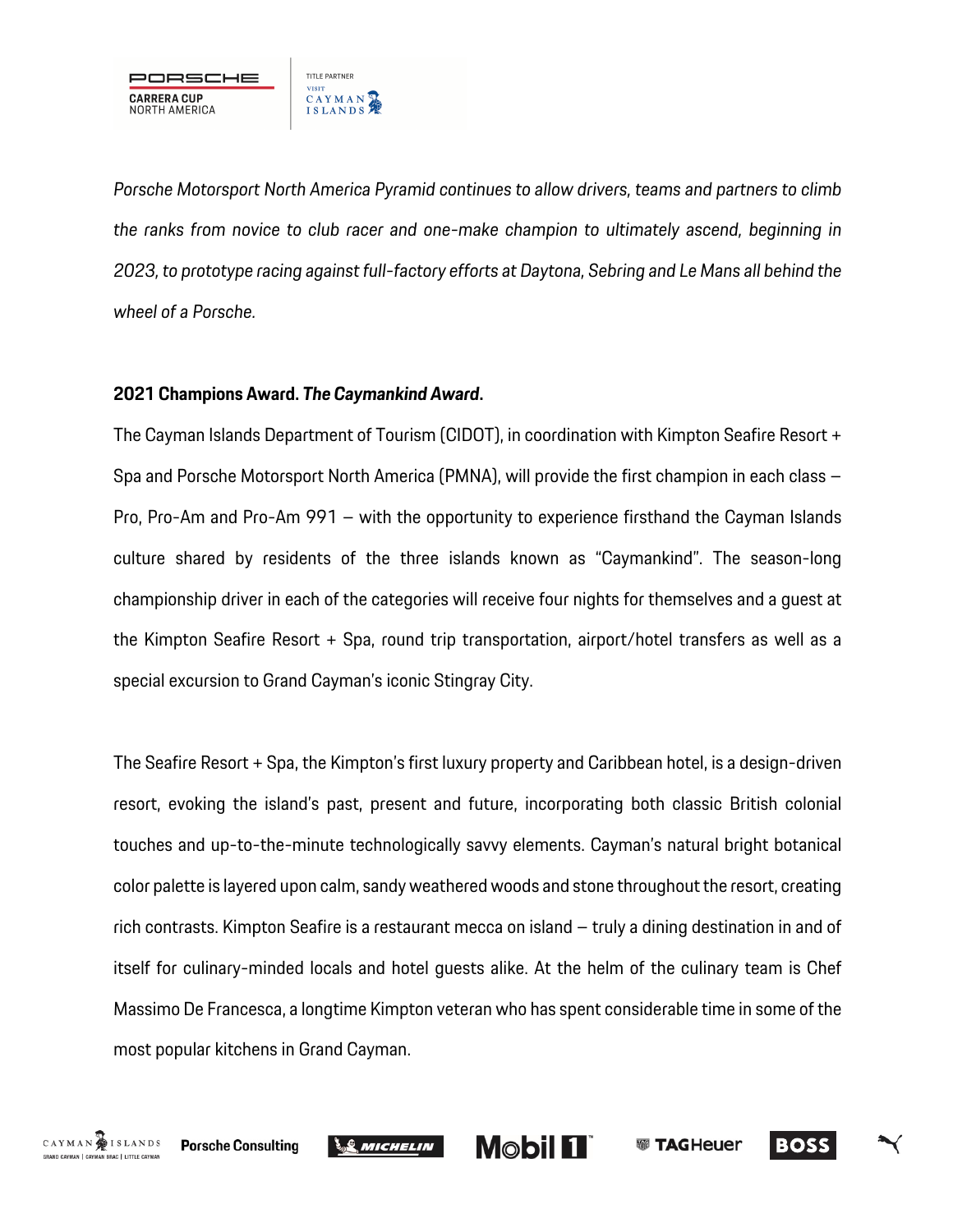

Drivers and their guests will be able to enjoy the Seafire's exceptional spa, which boasts the island's first Hammam and a quartz sand table for treatments, including a Caymanian Nap. The majority of Kimpton Seafire's 264 guestrooms and suites offer ocean views through floor-to-ceiling windows, and all have private balconies. The property's beach facilities span nearly 500 feet along Seven Mile Beach, with varied and abundant seating areas on the beach, overlooking the grounds and poolside with a selection of cabanas and beach furniture. The resort's main pool is large, family friendly and surrounded by lush local foliage, lounge chairs and private cabanas.

# **MICHELIN North America.** *The Michelin Guide Champion Experience, Michelin All Hands Team Award and Michelin Checkered Flag Award.*

Michelin North America will supply three special awards to celebrate the 2021 series championship: The Michelin Guide Champion Experience, Michelin All Hands Team Award and Michelin Checkered Flag Award. The champions of each class will be recognized with both The *Michelin Guide Champion Experience* and a guest and the *Michelin All Hands Team Award* recognizing the men and women behind the scenes. Porsche Carrera Cup North America class champions receive an exclusive Michelin Guide experience, featuring attendance for two at the 2022 Michelin Star Reveal event in either New York, Chicago, California or Washington D.C. The award includes transportation, hotel and dinner at a restaurant featured in the Michelin Guide in the select city.

*The Michelin All Hands Team Award* acknowledges championship teams in each class for their team efforts in driving success. and is intended to recognize team members for outstanding overall







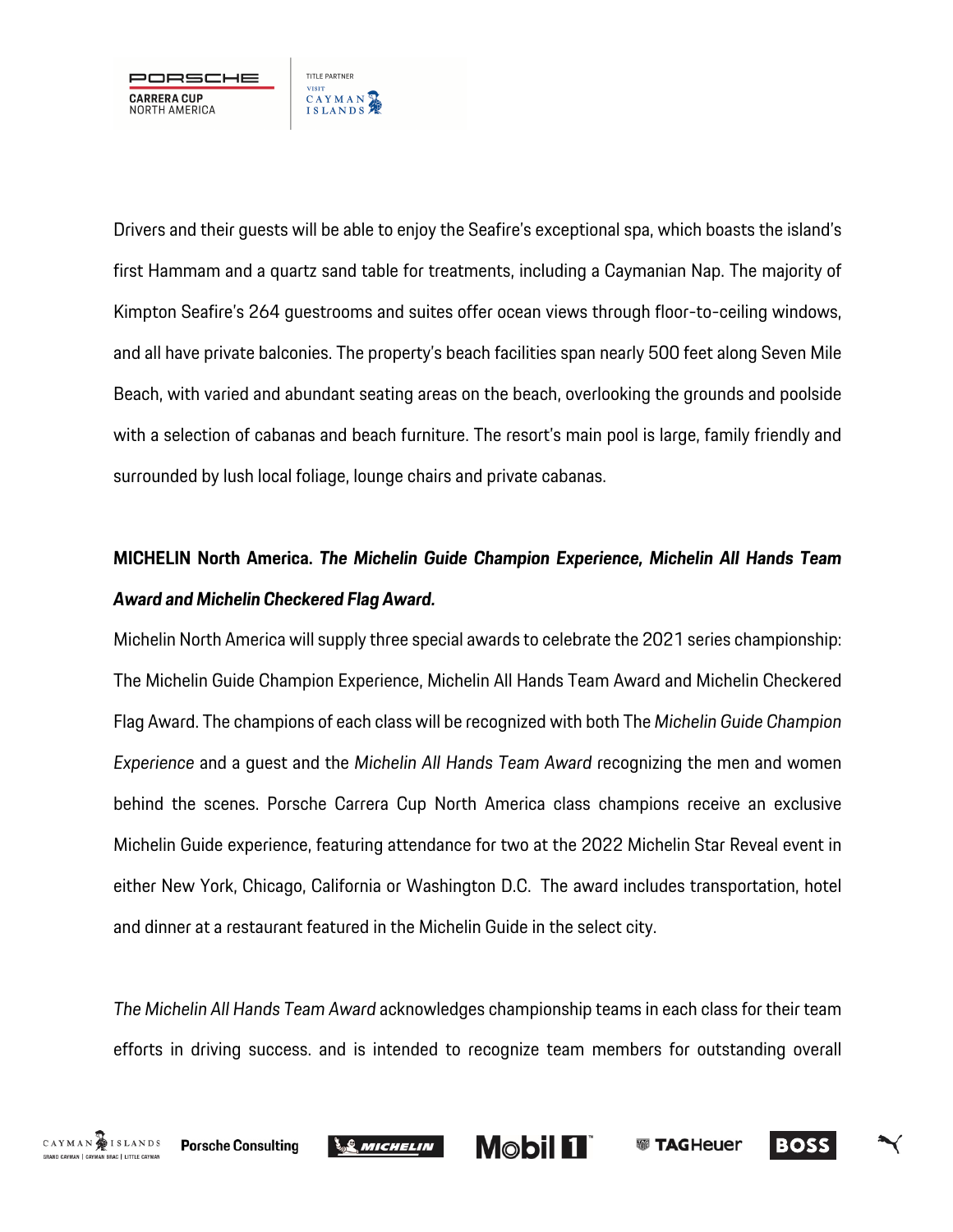

program performance. The reward will be three sets of passenger car or light truck tires to be provided to and distributed to team members by team owner.

*The Michelin Checkered Flag Award* is presented to the driver, regardless of class, who has scored the most victories across the entire season. Only a single trophy will be presented to the driver who has collected the checkered flags the most time in the 16-round championship.

#### **SP Tools.** *SP Tools Mechanic Team of the Year Award***.**

The season-end award recognizes the men and women whose skills keep the Porsche 911 GT3 Cup race cars on track throughout the season. Unlike other year-long awards which celebrate a single technician, The *SP Tools Mechanic Team of the Year Award*, will recognize the full-team effort required to provide a championship-caliber program in the Porsche Carrera Cup North America Presented by the Cayman Islands.

The recipient of the *SP Tools Mechanic Team of the Year Award* will receive the company's 59-inch, 13-drawer USA Sumo Series Wide Roller Cabinet and Wide Power Top Hutch storage solution. In addition, SP Tools USA has assembled a special tool kit for the Porsche 911 GT3 Cup race car. This kit of hand and specialty tools with specific uses working on the German race car, will also be awarded to the winning team.





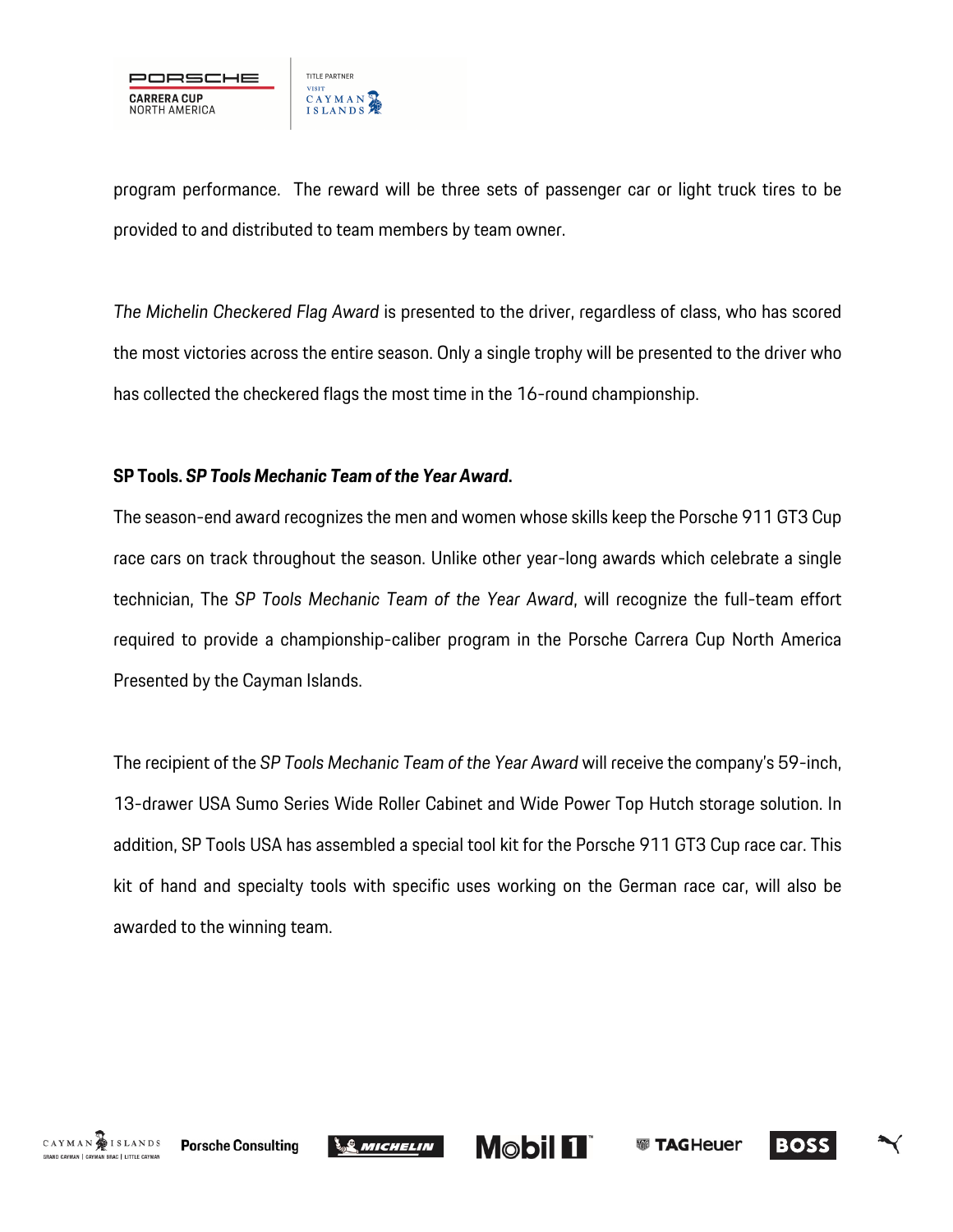

SP Tools has been at the forefront of design and manufacturing for over 40-years. Today, Cutting Edge Automotive Solutions is the exclusive distributor of SP Tools, dba SP Tools USA, in the United States maintaining SP's mission statement of "Manufactured for the Professional".

#### **Dr. Daniel Armbruster, President and CEO, Porsche Motorsport North America.**

"The Porsche Carrera Cup North America Presented by the Cayman Islands is an elite championship. That requires an elite awards package for our three champions. It is clear what our partners are offering is among the leading motorsport award purses in the world. The Cayman Islands Department of Tourism, the Kimpton Seafire Resort and Spa, Michelin, TAG Heuer and SP Tools USA are rewarding our champions and inspiring participation in what has become, in only its first year, the premier one-make series in North America and among the top in the world. We are proud of the series we have built with our partners and our race teams. We shall look forward to crowning our champions in Atlanta and preparing for even more in 2022."

## **Hon. Kenneth Bryan, Minister of Tourism & Transport, The Cayman Islands.**

"Porsche Carrera Cup North America Presented by the Cayman Islands has been an action-packed adventure this season, and we couldn't be more honored to host our three deserving champions onisland. The Porsche Carrera Cup winners will be treated to a four-night stay at the beautiful, fivestar Kimpton Seafire Resort + Spa, roundtrip airfare and transportation, as well as iconic Cayman attractions like a trip to Stingray City and a culinary experience at one of our esteemed restaurants. We are eager to celebrate these winning drivers and their guests with Caymankindness."





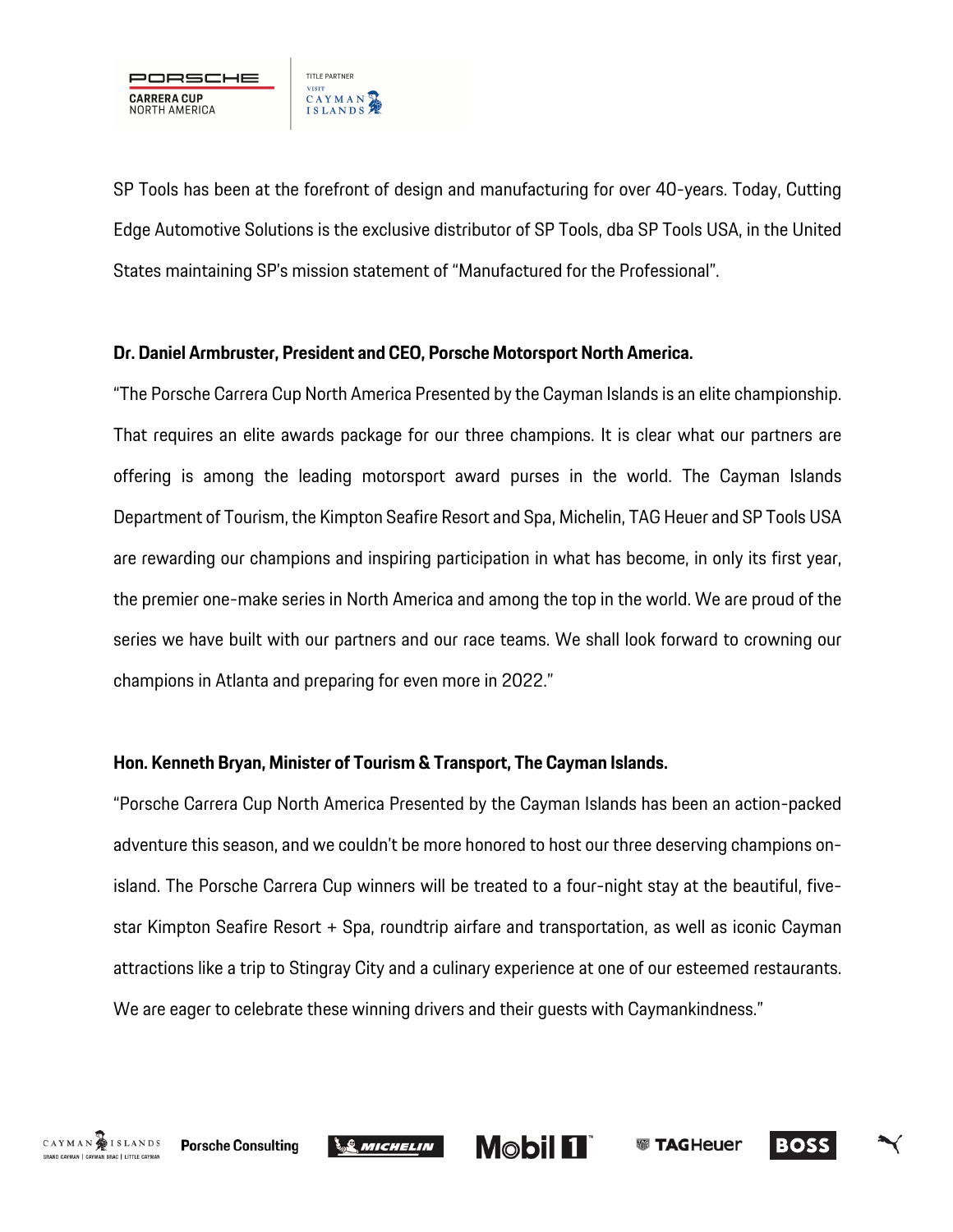#### **Steve Andre, General Manager, Kimpton Seafire Resort + Spa.**

"We are honored to participate as the host hotel for the season-long championship drivers of the Porsche Carrera Cup North America Presented by the Cayman Islands. Our beautiful resort is an oceanfront paradise that delivers the perfect balance between luxury and authenticity – and we can't wait to welcome these champions to paradise."

## **Tony Menard, Motorsport Director, Michelin North America.**

"Michelin is proud to not only be a partner in the first season of the Porsche Carrera Cup North America series, but also our long-term global partnership with Porsche on the street and at the track. We congratulate Porsche Motorsports and thank the teams, managers, crews and drivers for their collaboration and trust in Michelin to provide the performance and service they expect. We are happy to recognize the championship drivers and teams with a uniquely Michelin award through this contingency program."

## **Bill Wood, Marketing Director, SP Tools.**

"Sponsoring the Mechanic Team of The Year award is a tremendous honor for us and a perfect opportunity to recognize the unsung heroes of the track, the mechanics. Even the fastest driver cannot win without a good mechanic, and we will recognize the best of the best this year."

#### **About the Cayman Islands**

The Cayman Islands, located an hour south of Miami in the vibrant tranquility of western Caribbean, is a premier destination for travelers, thrill-seeking divers, adventurous epicures, honeymooners and





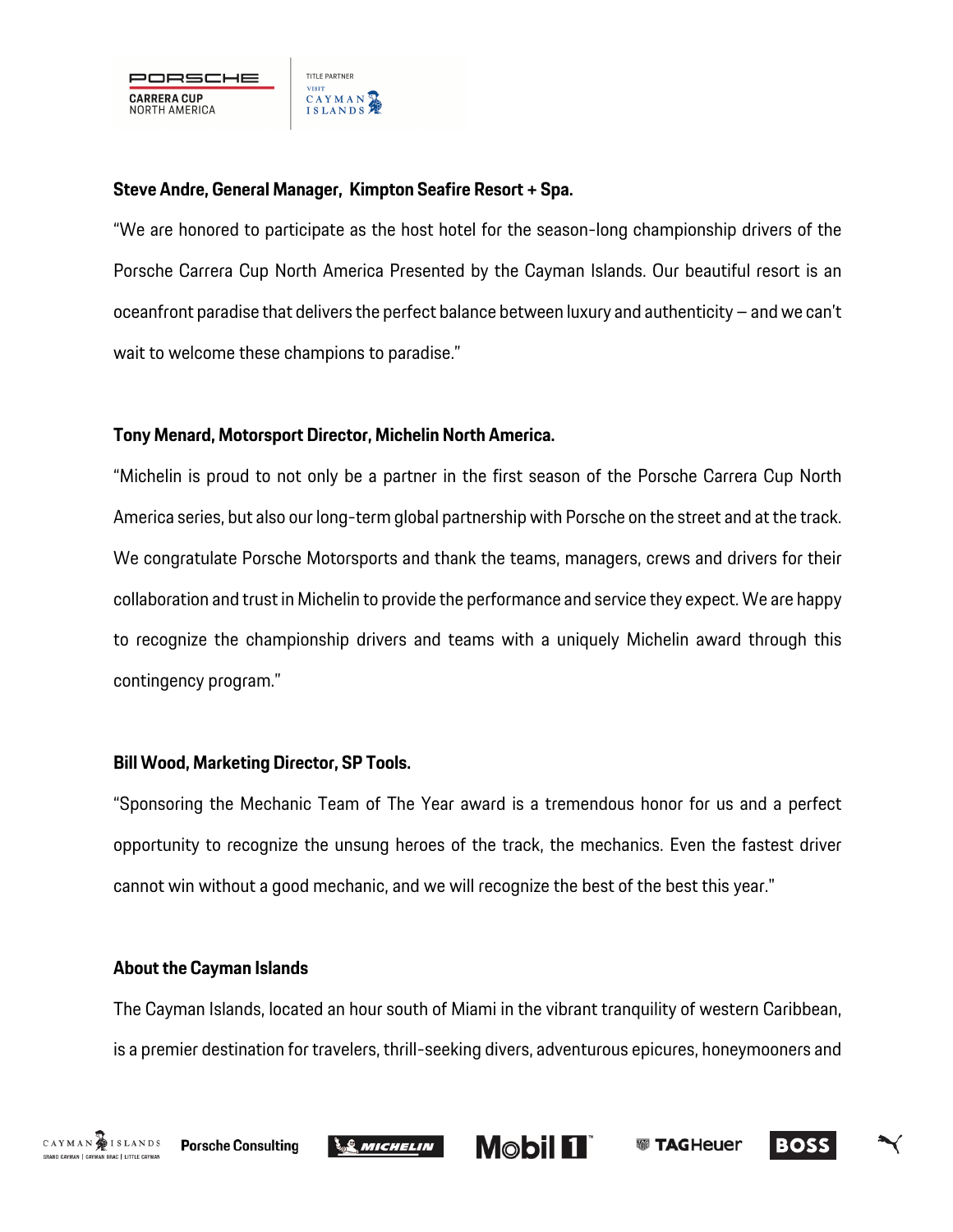

families alike. The trio of islands affords each guest with the ultimate setting to enjoy life's finest comforts, as the Caribbean's leading luxury lifestyle destination. Five-star resorts, high-end villas, condos and breathtaking beachfront properties unique to each island offer a myriad of accommodation options for discerning travelers to enjoy. Additionally, the Cayman Islands is frequently heralded as the "Culinary Capital of the Caribbean" and offers endless gastronomic experiences to delight even the most seasoned of palates.

The Cayman Islands, world-renowned for impeccable "Caymankind" hospitality also employs bestin-class health and sanitation protocols to keep visitors and locals safe. To learn more about the Cayman Islands, please go to www.visitcaymanislands.com; www.divecayman.ky or call your local travel agent. For the most up-to-date travel guidance and protocols, please visit: https://www.exploregov.ky/coronavirus**.**

#### **Porsche Carrera Cup North America Presented by The Cayman Islands.**

Porsche Carrera Cup North America by The Cayman Islands is the premier one-make race series in the United States and Canada utilizing a combination of the latest Porsche 911 GT3 Cup race car, type 992, and MICHELIN® Pilot® Sport Cup N3 racing slick to challenge the best road and street race courses on the continent. As with all national Carrera Cups worldwide, the inaugural season of the championship is scheduled to host 16-rounds. Each 45-minute race counts toward a season-long driver and team championship in each of three classes: Pro, Pro-Am and Pro-Am 991.